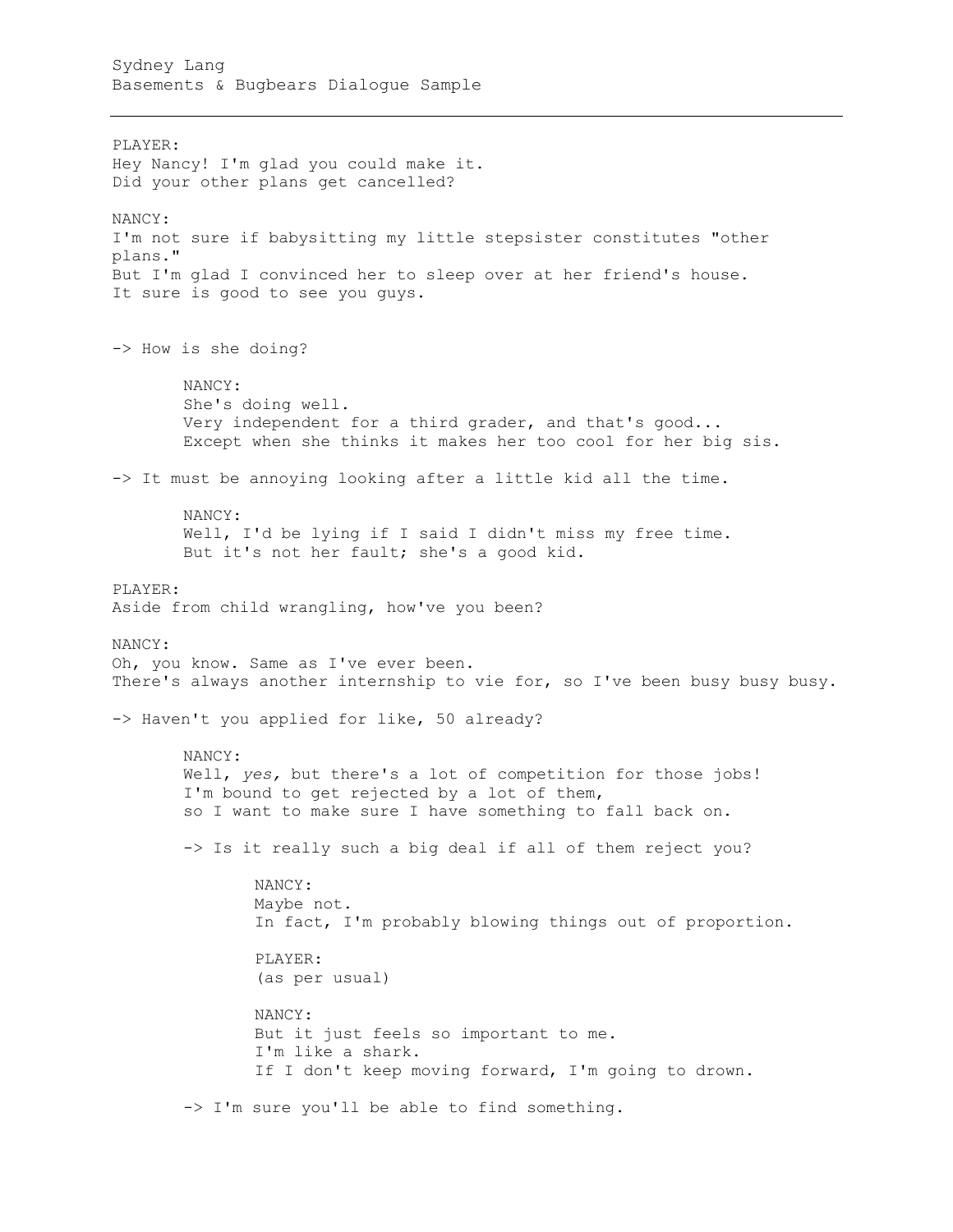NANCY: It's easy to say that with such confidence when you're not in the same boat. Seriously, I went in for an interview the other day... ...and everyone in the waiting room looked like they were just looking for an excuse... ...to start taking attempts at each other's lives. It's cutthroat, Wolfy. PLAYER: That seems a little overdramatic, even coming from you. NANCY: I was in fear for my <j>life</j>, you monster. -> Man, I haven't even started thinking about internships. NANCY: It's never too early to start looking, you know. But you shouldn't worry about it, you still have a lot of time to work things out. PLAYER: I could say the same to you. PLAYER: What I'm getting from all of this is that you really need to take some time off. NANCY: Ah, no I wouldn't have the time to-PLAYER: Just hear me out! We should... -> Take a roadtrip! NANCY: That sounds wonderful, but I barely have enough free time as it is... PLAYER: It doesn't have to be a long roadtrip... We can just drive in circles around the block if that's what makes you feel better. NANCY: That seems like a waste of gas. PLAYER I think you're missing the point here... -> Go skydiving!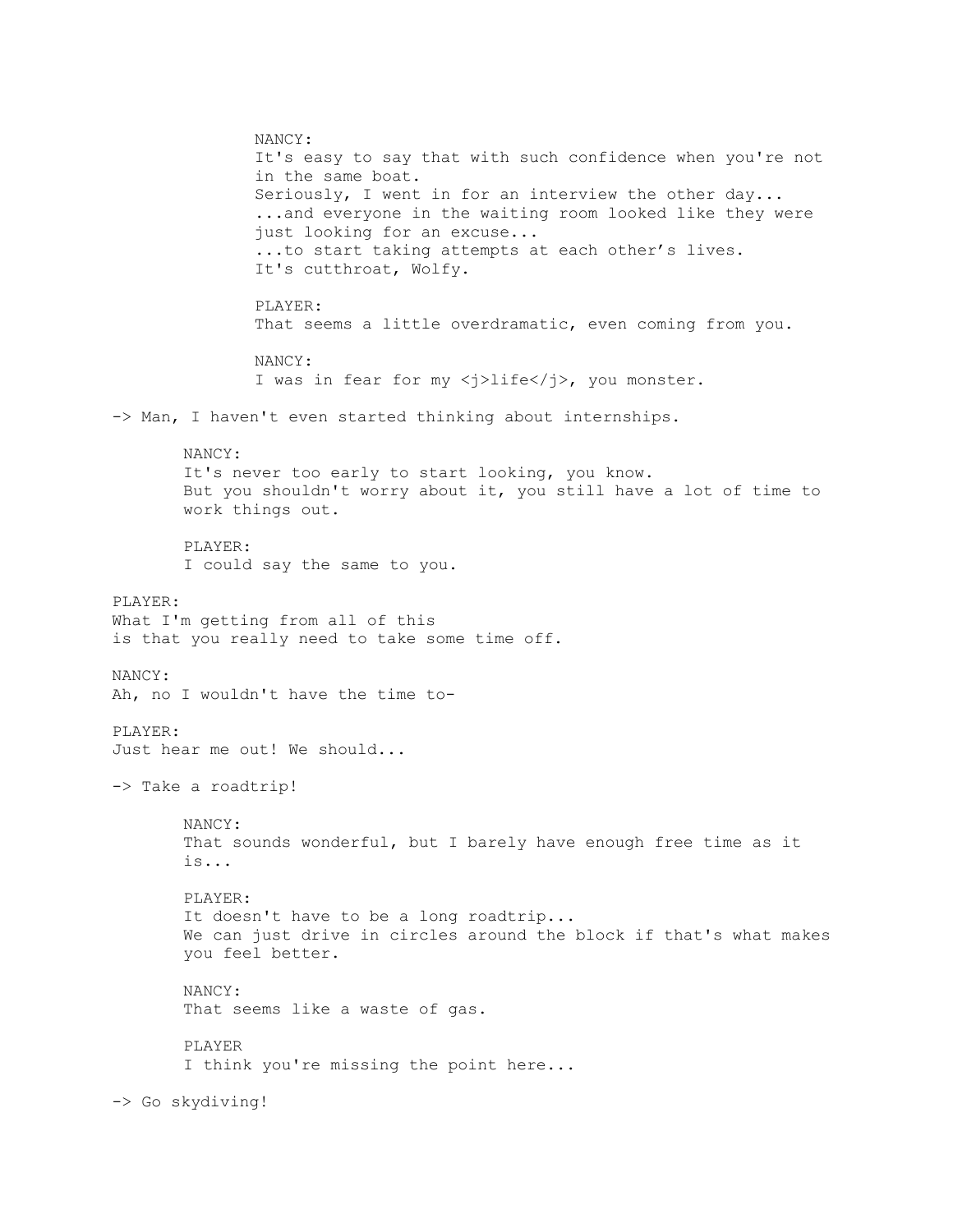```
NANCY:
       W-what?
       You can't be serious.
       PLAYER:
       Oh I'm serious.
       I've always wanted to go with someone!
       NANCY:
       You know the phrase:
       "If all your friends jumped off a bridge, would you too?"
       And how you're supposed to respond with: absolutely not.
       PLAYER:
       I'm not asking you to jump off a bridge with me.
       Just out of a plane.
       NANCY:
       sigh...
-> See a movie!
       NANCY:
       What, just the two of us?
       -> No, with everyone!
              NANCY:
               Oh, of course.
               What would we see?
               PLAYER:
               Something horrible, obviously.
               I've heard Rise of the Vampire Prince IV: Resurrection is 
              pretty atrocious.
              NANCY:
               I though Wes liked that franchise?
               PLAYER
               Well, we already knew he had terrible taste in movies.
       -> Sure!
              NANCY:
               ...
               ....
               .....
               I'll think about it.
NANCY:
```
As... interesting as this talk has been, I think we need to head back in soon.